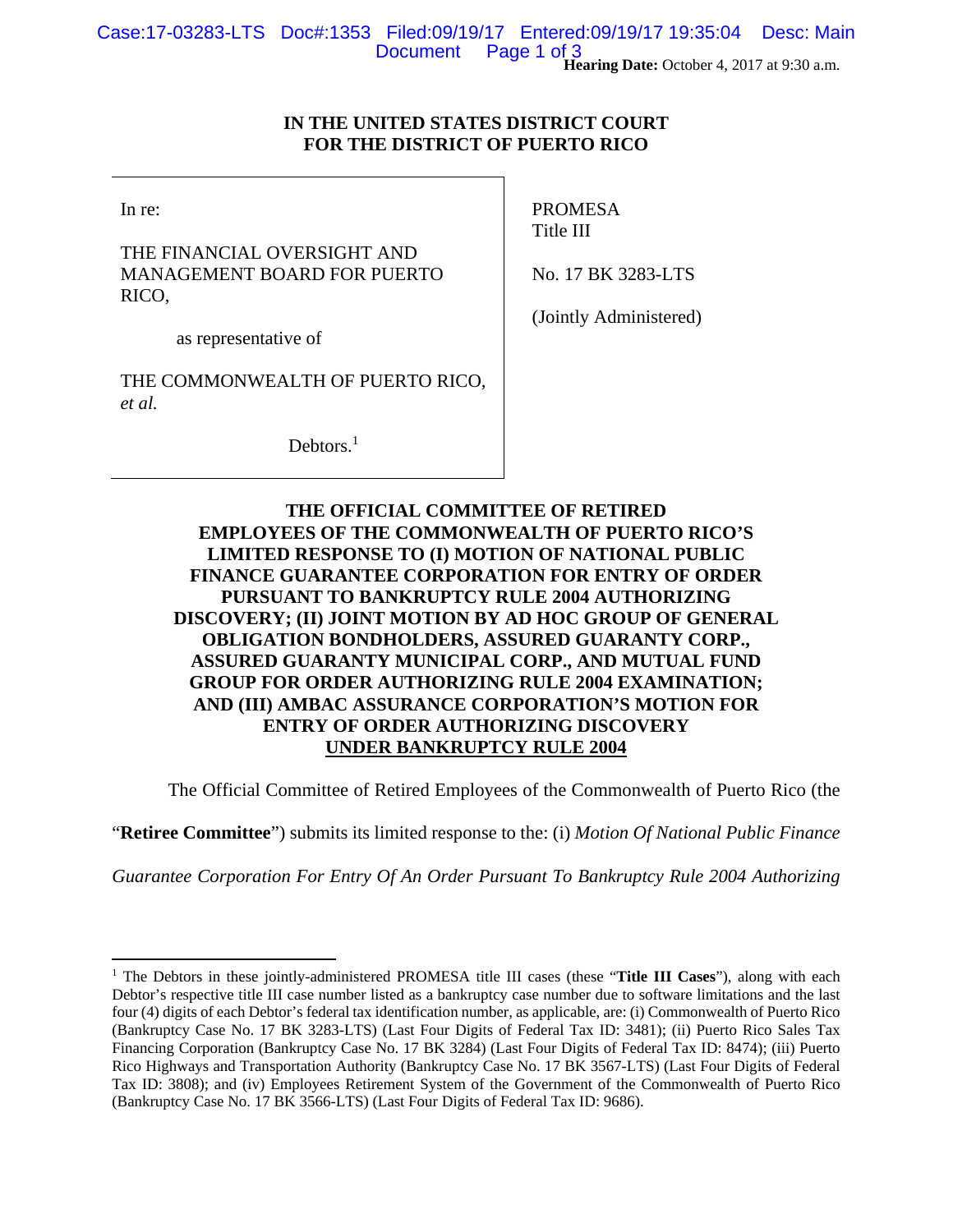#### Case:17-03283-LTS Doc#:1353 Filed:09/19/17 Entered:09/19/17 19:35:04 Desc: Main Page 2 of 3

*Discovery* [Dkt. No. 1177]; (ii) *Joint Motion By The Ad Hoc Group Of General Obligation Bondholders, Assured Guaranty Corp., Assured Guaranty Municipal Corp., And The Mutual Fund Group For Order Authorizing Rule 2004 Examination* [Dkt. No. 1178]; and (iii) *Ambac Assurance Corporation's Motion For Entry Of Order Authorizing Discovery Under Bankruptcy Rule 2004*  [Dkt. 1283] (collectively, the "**2004 Motions**" filed by the "**Rule 2004 Movants**") and respectfully represents as follows:

#### **LIMITED RESPONSE**

1. The Rule 2004 Motions seek broad discovery from the Financial Oversight and Management Board for Puerto Rico, the Puerto Rico Fiscal and Financial Advisory Authority ("**AAFAF**"), the Commonwealth of Puerto Rico (the "**Commonwealth**") (together, the "**Debtor Parties**"), and other third parties regarding, among other things, the Commonwealth's Fiscal Plan.

2. The Retiree Committee's professionals and advisors have been engaged in discussions with the Debtor Parties regarding the Retiree Committee's request for information and data regarding numerous topics, including information that is the subject of the Rule 2004 Motions. The Retiree Committee's preference has been to avoid duplication of effort and to achieve a consensual resolution with regard to its requests, and, accordingly, it has not sought leave from this Court at this point to conduct its own Rule 2004 examination.

3. Nevertheless, because the Rule 2004 Motions seek information that may be duplicative of pending or future informal information requests made by the Retiree Committee to the Debtor Parties and other parties, the Retiree Committee submits that it is most efficient to direct the Rule 2004 Movants to provide such information to the Retiree Committee. The Retiree Committee's professionals have executed the non-disclosure agreement required by AAFAF, so there is no reason why the Debtor Parties should object to the Retiree Committee's request.

2